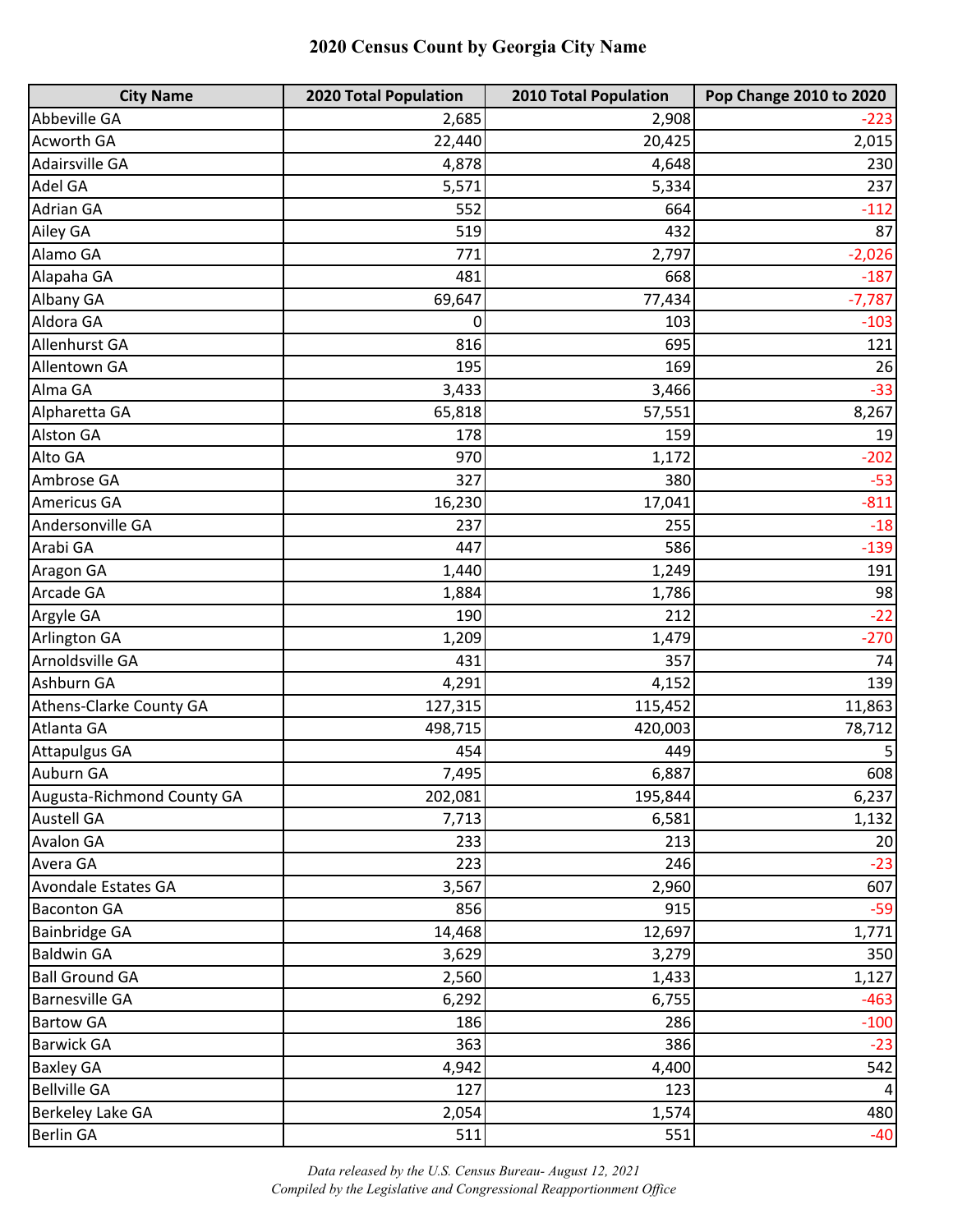| Bethlehem GA           | 715    | 601                  | 114    |
|------------------------|--------|----------------------|--------|
| <b>Between GA</b>      | 402    | 296                  | 106    |
| <b>Bishop GA</b>       | 332    | 224                  | 108    |
| <b>Blackshear GA</b>   | 3,506  | 3,445                | 61     |
| <b>Blairsville GA</b>  | 616    | 652                  | $-36$  |
| <b>Blakely GA</b>      | 5,371  | 5,068                | 303    |
| <b>Bloomingdale GA</b> | 2,790  | 2,713                | 77     |
| <b>Blue Ridge GA</b>   | 1,253  | 1,290                | $-37$  |
| <b>Bluffton GA</b>     | 113    | 103                  | 10     |
| <b>Blythe GA</b>       | 744    | 721                  | 23     |
| <b>Bogart GA</b>       | 1,326  | 1,034                | 292    |
| <b>Boston GA</b>       | 1,207  | 1,315                | $-108$ |
| <b>Bostwick GA</b>     | 378    | 365                  | 13     |
| <b>Bowdon GA</b>       | 2,161  | 2,040                | 121    |
| <b>Bowersville GA</b>  | 444    | 465                  | $-21$  |
| <b>Bowman GA</b>       | 872    | 862                  | 10     |
| <b>Braselton GA</b>    | 13,403 | 7,511                | 5,892  |
| <b>Braswell GA</b>     | 355    | 379                  | $-24$  |
| <b>Bremen GA</b>       | 7,185  | 6,227                | 958    |
| <b>Brinson GA</b>      | 217    | 215                  | 2      |
| <b>Bronwood GA</b>     | 334    | 225                  | 109    |
| Brookhaven GA          | 55,161 | not yet incorporated | n/a    |
| <b>Brooklet GA</b>     | 1,704  | 1,395                | 309    |
| <b>Brooks GA</b>       | 568    | 524                  | 44     |
| <b>Broxton GA</b>      | 1,060  | 1,189                | $-129$ |
| <b>Brunswick GA</b>    | 15,210 | 15,383               | $-173$ |
| <b>Buchanan GA</b>     | 938    | 1,104                | $-166$ |
| <b>Buckhead GA</b>     | 194    | 171                  | 23     |
| <b>Buena Vista GA</b>  | 1,585  | 2,173                | $-588$ |
| <b>Buford GA</b>       | 17,144 | 12,225               | 4,919  |
| <b>Butler GA</b>       | 1,881  | 1,972                | $-91$  |
| <b>Byromville GA</b>   | 422    | 546                  | $-124$ |
| <b>Byron GA</b>        | 5,702  | 4,512                | 1,190  |
| Cadwell GA             | 381    | 528                  | $-147$ |
| Cairo GA               | 10,179 | 9,607                | 572    |
| Calhoun GA             | 16,949 | 15,650               | 1,299  |
| Camak GA               | 141    | 138                  | 3      |
| Camilla GA             | 5,187  | 5,360                | $-173$ |
| Canon GA               | 643    | 804                  | $-161$ |
| Canton GA              | 32,973 | 22,958               | 10,015 |
| Carl GA                | 209    | 255                  | $-46$  |
| Carlton GA             | 263    | 260                  | 3      |
| Carnesville GA         | 713    | 577                  | 136    |
| Carrollton GA          | 26,738 | 24,388               | 2,350  |
| Cartersville GA        | 23,187 | 19,731               | 3,456  |
| Cave Spring GA         | 1,174  | 1,200                | $-26$  |
| Cecil GA               | 284    | 286                  | $-2$   |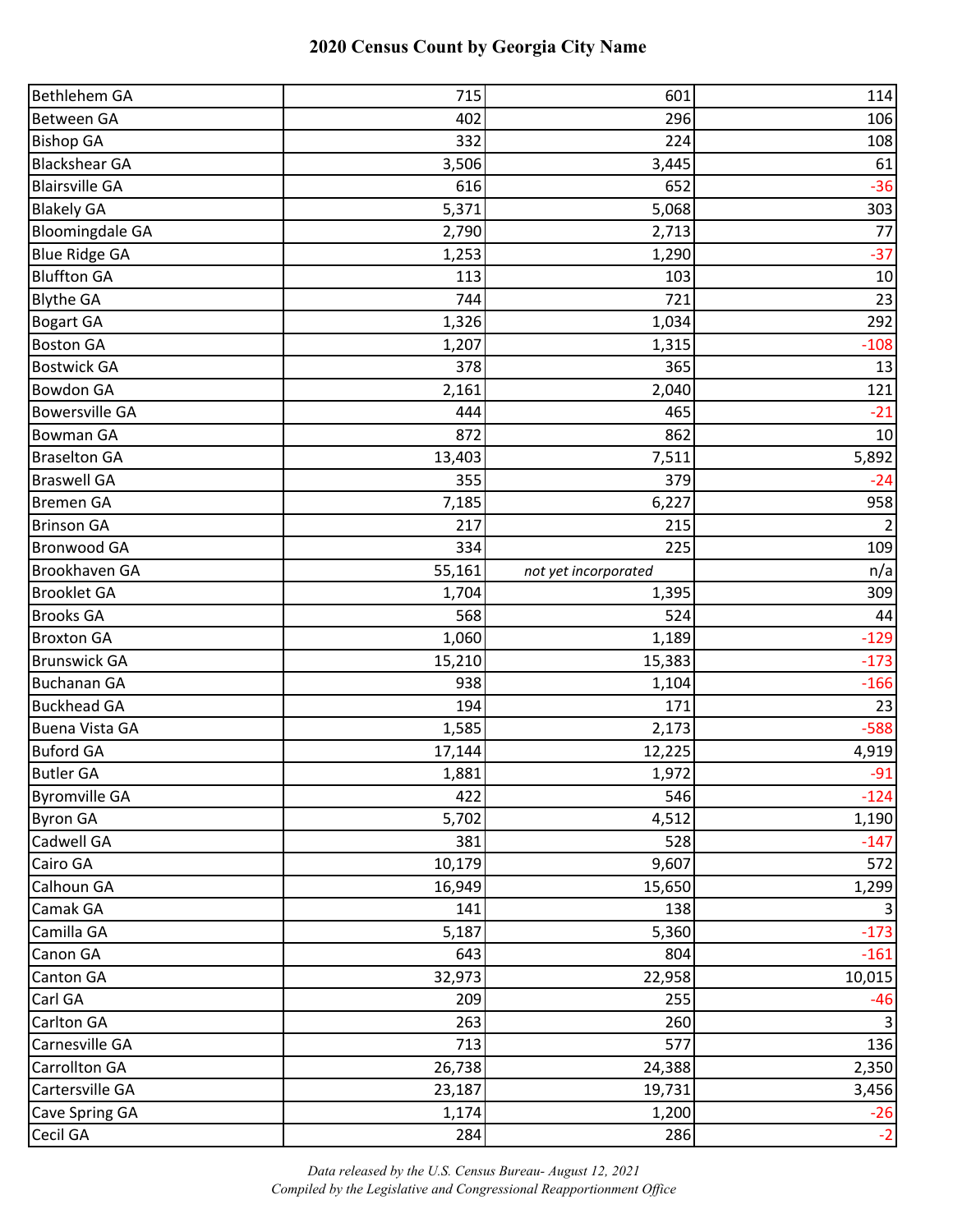| Cedartown GA                 | 10,190  | 9,750   | 440              |
|------------------------------|---------|---------|------------------|
| Centerville GA               | 8,228   | 7,148   | 1,080            |
| Centralhatchee GA            | 348     | 408     | $-60$            |
| Chamblee GA                  | 30,164  | 9,892   | 20,272           |
| Chatsworth GA                | 4,874   | 4,299   | 575              |
| Chattahoochee Hills GA       | 2,950   | 2,378   | 572              |
| Chauncey GA                  | 289     | 342     | $-53$            |
| Chester GA                   | 525     | 1,596   | $-1,071$         |
| Chickamauga GA               | 2,917   | 3,101   | $-184$           |
| Clarkesville GA              | 1,911   | 1,733   | 178              |
| <b>Clarkston GA</b>          | 14,756  | 7,554   | 7,202            |
| <b>Claxton GA</b>            | 2,602   | 2,746   | $-144$           |
| Clayton GA                   | 2,003   | 2,047   | $-44$            |
| <b>Clermont GA</b>           | 1,021   | 875     | 146              |
| Cleveland GA                 | 3,514   | 3,410   | 104              |
| Climax GA                    | 276     | 280     | $-4$             |
| Cobbtown GA                  | 341     | 351     | $-10$            |
| Cochran GA                   | 5,026   | 5,150   | $-124$           |
| Cohutta GA                   | 764     | 661     | 103              |
| Colbert GA                   | 630     | 592     | 38               |
| College Park GA              | 13,930  | 13,942  | $-12$            |
| <b>Collins GA</b>            | 540     | 584     | $-44$            |
| Colquitt GA                  | 2,001   | 1,992   | $\boldsymbol{9}$ |
| Columbus GA                  | 206,922 | 189,885 | 17,037           |
| Comer GA                     | 1,512   | 1,126   | 386              |
| Commerce GA                  | 7,387   | 6,544   | 843              |
| Concord GA                   | 378     | 375     |                  |
| <b>Conyers GA</b>            | 17,305  | 15,195  | 2,110            |
| Coolidge GA                  | 528     | 525     | 3                |
| Cordele GA                   | 10,220  | 11,147  | $-927$           |
| Cornelia GA                  | 4,503   | 4,160   | 343              |
| <b>Covington GA</b>          | 14,192  | 13,118  | 1,074            |
| Crawford GA                  | 821     | 832     | $-11$            |
| Crawfordville GA             | 479     | 534     | $-55$            |
| Culloden GA                  | 200     | 175     | 25               |
| <b>Cumming GA</b>            | 7,318   | 5,430   | 1,888            |
| Cusseta-Chattahoochee Co. GA | 9,565   | 11,267  | $-1,702$         |
| <b>Cuthbert GA</b>           | 3,143   | 3,873   | $-730$           |
| Dacula GA                    | 6,882   | 4,442   | 2,440            |
| Dahlonega GA                 | 7,537   | 5,242   | 2,295            |
| Daisy GA                     | 159     | 129     | 30               |
| Dallas GA                    | 14,042  | 11,544  | 2,498            |
| Dalton GA                    | 34,417  | 33,128  | 1,289            |
| Damascus GA                  | 212     | 254     | $-42$            |
| Danielsville GA              | 654     | 560     | 94               |
| Danville GA                  | 165     | 238     | $-73$            |
| Darien GA                    | 1,460   | 1,975   | $-515$           |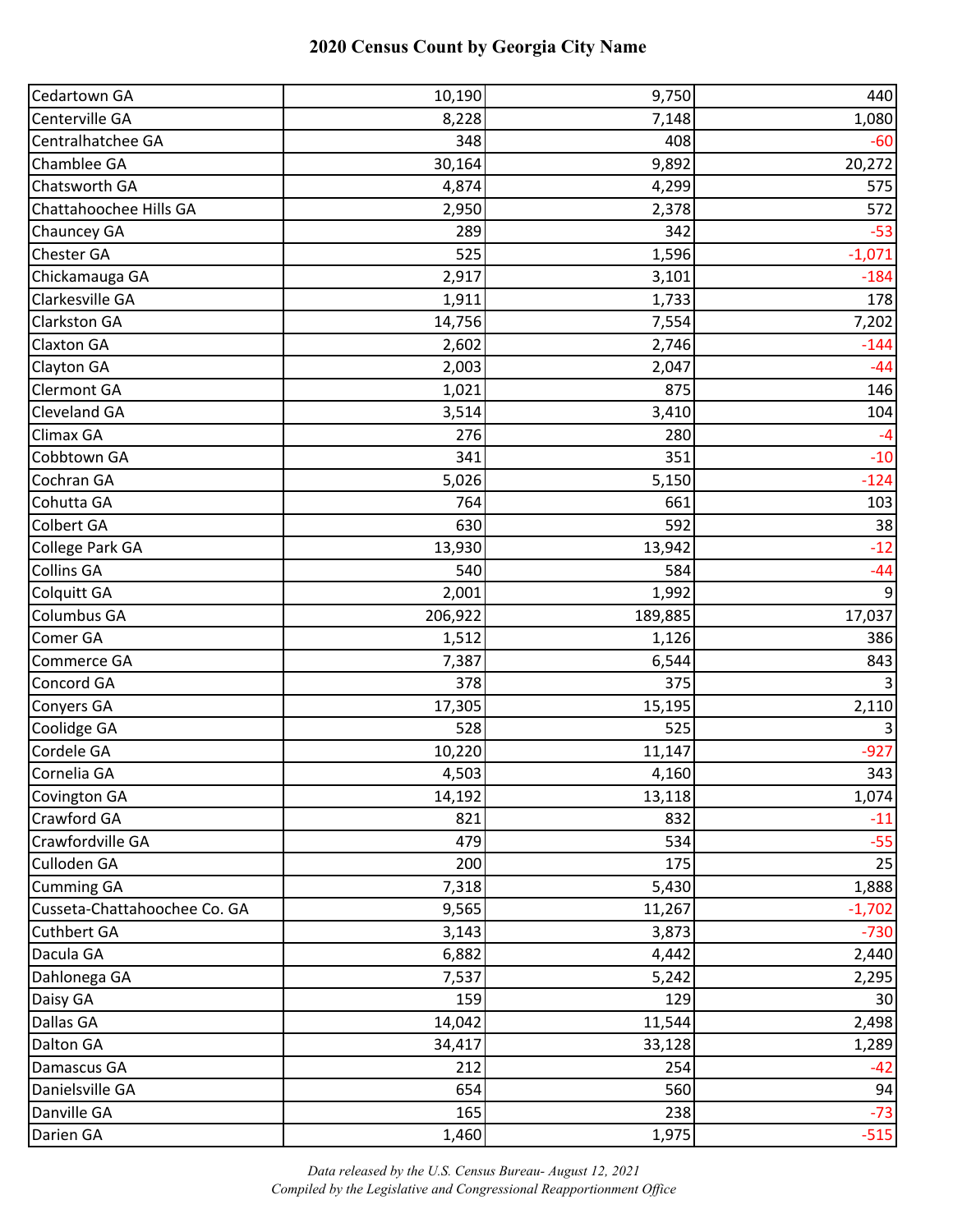| Dasher GA            | 890    | 912    | $-22$  |
|----------------------|--------|--------|--------|
| Davisboro GA         | 1,832  | 2,010  | $-178$ |
| Dawson GA            | 4,414  | 4,540  | $-126$ |
| Dawsonville GA       | 3,720  | 2,536  | 1,184  |
| De Soto GA           | 124    | 195    | $-71$  |
| <b>Dearing GA</b>    | 529    | 549    | $-20$  |
| Decatur GA           | 24,928 | 19,335 | 5,593  |
| Deepstep GA          | 117    | 131    | $-14$  |
| Demorest GA          | 2,022  | 1,823  | 199    |
| Denton GA            | 189    | 250    | $-61$  |
| Dexter GA            | 655    | 575    | 80     |
| <b>Dillard GA</b>    | 337    | 339    | $-2$   |
| Doerun GA            | 738    | 774    | $-36$  |
| Donalsonville GA     | 2,833  | 2,650  | 183    |
| Dooling GA           | 68     | 154    | $-86$  |
| Doraville GA         | 10,623 | 8,330  | 2,293  |
| Douglas GA           | 11,722 | 11,589 | 133    |
| Douglasville GA      | 34,650 | 30,961 | 3,689  |
| Du Pont GA           | 134    | 120    | 14     |
| Dublin GA            | 16,074 | 16,201 | $-127$ |
| Dudley GA            | 593    | 571    | 22     |
| Duluth GA            | 31,873 | 26,600 | 5,273  |
| Dunwoody GA          | 51,683 | 46,267 | 5,416  |
| East Dublin GA       | 2,492  | 2,441  | 51     |
| East Ellijay GA      | 650    | 546    | 104    |
| <b>East Point GA</b> | 38,358 | 33,712 | 4,646  |
| Eastman GA           | 5,658  | 4,962  | 696    |
| <b>Eatonton GA</b>   | 6,307  | 6,480  | $-173$ |
| Edge Hill GA         | 22     | 24     | $-2$   |
| <b>Edison GA</b>     | 1,230  | 1,531  | $-301$ |
| <b>Elberton GA</b>   | 4,640  | 4,653  | $-13$  |
| <b>Ellaville GA</b>  | 1,595  | 1,812  | $-217$ |
| <b>Ellenton GA</b>   | 210    | 281    | $-71$  |
| <b>Ellijay GA</b>    | 1,862  | 1,619  | 243    |
| <b>Emerson GA</b>    | 1,415  | 1,470  | $-55$  |
| Enigma GA            | 1,058  | 1,278  | $-220$ |
| <b>Ephesus GA</b>    | 471    | 427    | 44     |
| Eton GA              | 824    | 910    | $-86$  |
| Euharlee GA          | 4,268  | 4,136  | 132    |
| Fairburn GA          | 16,483 | 12,950 | 3,533  |
| <b>Fairmount GA</b>  | 772    | 720    | 52     |
| Fargo GA             | 250    | 321    | $-71$  |
| Fayetteville GA      | 18,957 | 15,945 | 3,012  |
| <b>Fitzgerald GA</b> | 9,006  | 9,053  | $-47$  |
| <b>Flemington GA</b> | 825    | 743    | 82     |
| Flovilla GA          | 643    | 653    | $-10$  |
| Flowery Branch GA    | 9,391  | 5,679  | 3,712  |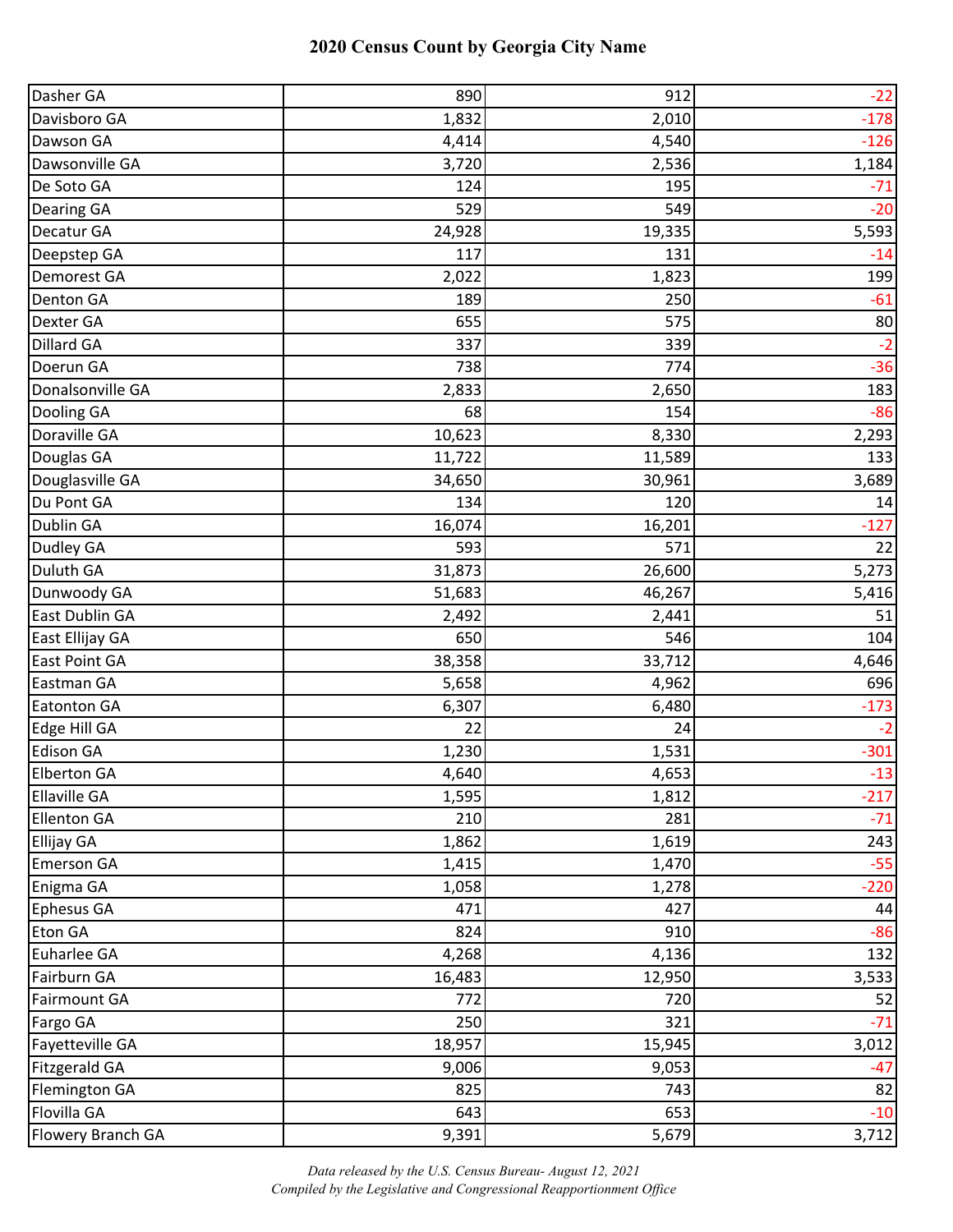| <b>Folkston GA</b>           | 4,464  | 2,502               | 1,962    |
|------------------------------|--------|---------------------|----------|
| Forest Park GA               | 19,932 | 18,468              | 1,464    |
| Forsyth GA                   | 4,384  | 3,788               | 596      |
| <b>Fort Gaines GA</b>        | 995    | 1,107               | $-112$   |
| Fort Oglethorpe GA           | 10,423 | 9,263               | 1,160    |
| Fort Valley GA               | 8,780  | 9,815               | $-1,035$ |
| Franklin GA                  | 950    | 993                 | $-43$    |
| Franklin Springs GA          | 1,155  | 952                 | 203      |
| <b>Funston GA</b>            | 402    | 449                 | $-47$    |
| Gainesville GA               | 42,296 | 33,804              | 8,492    |
| Garden City GA               | 10,289 | 8,778               | 1,511    |
| Garfield GA                  | 257    | 201                 | 56       |
| Gay GA                       | 110    | 89                  | 21       |
| Geneva GA                    | 75     | 105                 | $-30$    |
| Georgetown-Quitman Co. GA    | 2,235  | 2,513               | $-278$   |
| Gibson GA                    | 630    | 663                 | $-33$    |
| Gillsville GA                | 306    | 235                 | 71       |
| <b>Girard GA</b>             | 184    | 156                 | 28       |
| Glennville GA                | 3,834  | 3,569               | 265      |
| Glenwood GA                  | 850    | 747                 | 103      |
| Good Hope GA                 | 339    | 274                 | 65       |
| Gordon GA                    | 1,783  | 2,017               | $-234$   |
| Graham GA                    | 263    | 291                 | $-28$    |
| <b>Grantville GA</b>         | 3,103  | 3,041               | 62       |
| Gray GA                      | 3,436  | 3,276               | 160      |
| Grayson GA                   | 4,730  | 2,666               | 2,064    |
| Greensboro GA                | 3,648  | 3,359               | 289      |
| Greenville GA                | 794    | 876                 | $-82$    |
| Griffin GA                   | 23,478 | 23,643              | $-165$   |
| Grovetown GA                 | 15,577 | 11,216              | 4,361    |
| <b>Gumbranch GA</b>          | 235    | 264                 | $-29$    |
| Guyton GA                    | 2,289  | 1,684               | 605      |
| Hagan GA                     | 959    | 996                 | $-37$    |
| Hahira GA                    | 3,384  | 2,737               | 647      |
| Hamilton GA                  | 1,680  | 1,016               | 664      |
| <b>Hampton GA</b>            | 8,368  | 6,987               | 1,381    |
| Hapeville GA                 | 6,553  | 6,373               | 180      |
| Haralson GA                  | 172    | 166                 | 6        |
| Harlem GA                    | 3,571  | 2,666               | 905      |
| <b>Harrison GA</b>           | 339    | 489                 | $-150$   |
| <b>Hartwell GA</b>           | 4,470  | 4,469               |          |
| Hawkinsville GA              | 3,980  | 4,589               | $-609$   |
| Hazlehurst GA                | 4,088  | 4,226               | $-138$   |
| Helen GA                     | 531    | 510                 | 21       |
| Helena GA- merged with McRae | n/a    | (Helena alone) 2883 | n/a      |
| Hephzibah GA                 | 3,830  | 4,011               | $-181$   |
| Hiawassee GA                 | 981    | 880                 | 101      |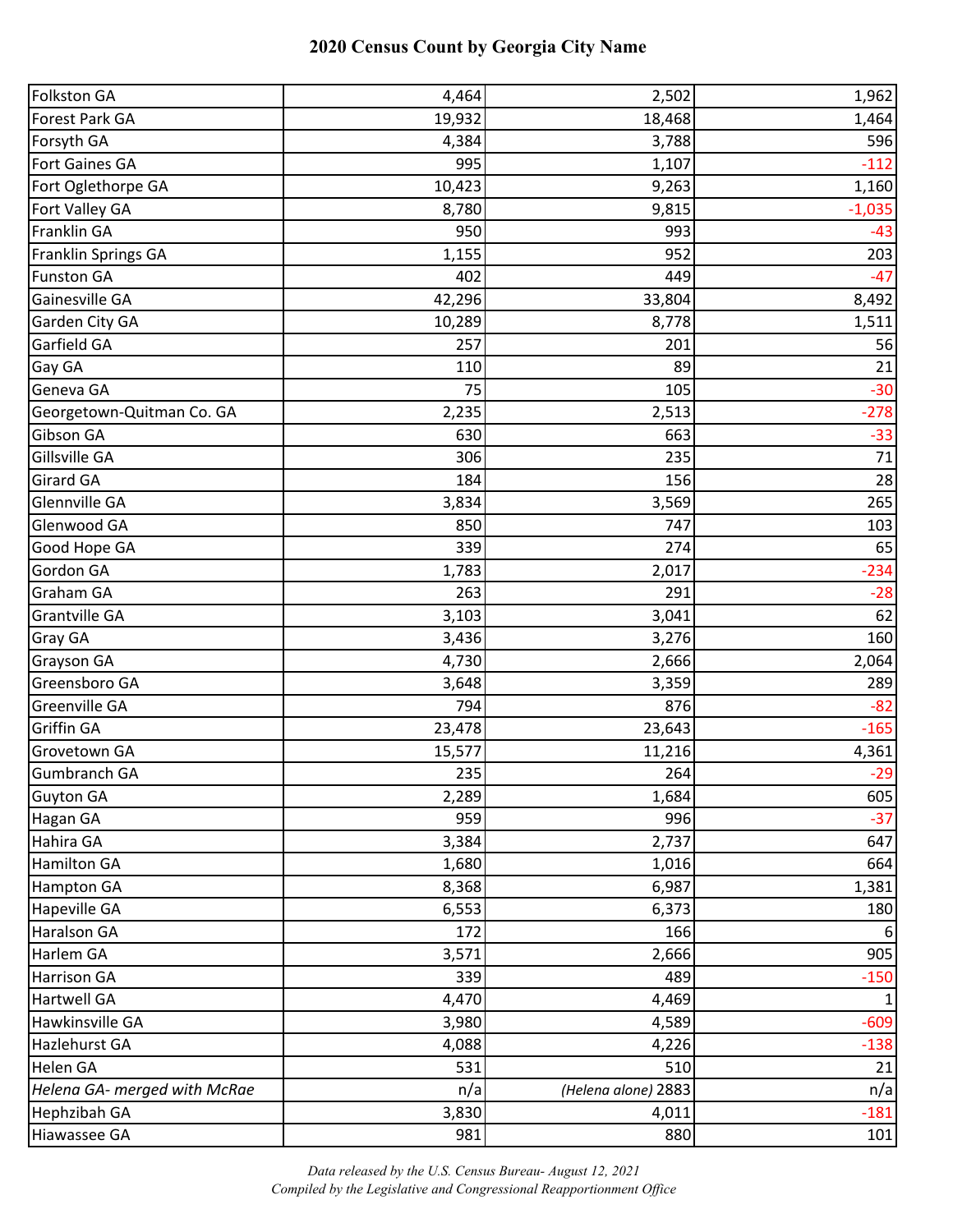| <b>Higgston GA</b>      | 314    | 323    | $-9$           |
|-------------------------|--------|--------|----------------|
| Hiltonia GA             | 310    | 342    | $-32$          |
| Hinesville GA           | 34,891 | 33,437 | 1,454          |
| Hiram GA                | 4,929  | 3,546  | 1,383          |
| Hoboken GA              | 480    | 528    | $-48$          |
| <b>Hogansville GA</b>   | 3,267  | 3,060  | 207            |
| <b>Holly Springs GA</b> | 16,213 | 9,189  | 7,024          |
| <b>Homeland GA</b>      | 886    | 910    | $-24$          |
| Homer GA                | 1,264  | 1,141  | 123            |
| Homerville GA           | 2,344  | 2,456  | $-112$         |
| <b>Hoschton GA</b>      | 2,666  | 1,377  | 1,289          |
| <b>Hull GA</b>          | 230    | 198    | 32             |
| <b>Ideal GA</b>         | 407    | 499    | $-92$          |
| Ila GA                  | 350    | 337    | 13             |
| Iron City GA            | 312    | 310    | $\overline{2}$ |
| <b>Irwinton GA</b>      | 531    | 589    | $-58$          |
| Ivey GA                 | 1,037  | 981    | 56             |
| Jackson GA              | 5,557  | 5,045  | 512            |
| Jacksonville GA         | 111    | 140    | $-29$          |
| Jakin GA                | 131    | 155    | $-24$          |
| Jasper GA               | 4,084  | 3,684  | 400            |
| Jefferson GA            | 13,233 | 9,432  | 3,801          |
| Jeffersonville GA       | 977    | 1,035  | $-58$          |
| Jenkinsburg GA          | 391    | 370    | 21             |
| Jersey GA               | 146    | 137    | 9              |
| Jesup GA                | 9,809  | 10,214 | $-405$         |
| Johns Creek GA          | 82,453 | 76,728 | 5,725          |
| Jonesboro GA            | 4,235  | 4,724  | $-489$         |
| Junction City GA        | 138    | 177    | $-39$          |
| <b>Kennesaw GA</b>      | 33,036 | 29,783 | 3,253          |
| <b>Keysville GA</b>     | 300    | 332    | $-32$          |
| <b>Kingsland GA</b>     | 18,337 | 15,946 | 2,391          |
| <b>Kingston GA</b>      | 722    | 637    | 85             |
| Kite GA                 | 160    | 241    | $-81$          |
| LaFayette GA            | 6,888  | 7,121  | $-233$         |
| LaGrange GA             | 30,858 | 29,588 | 1,270          |
| Lake City GA            | 2,952  | 2,612  | 340            |
| Lake Park GA            | 932    | 733    | 199            |
| Lakeland GA             | 2,875  | 3,366  | $-491$         |
| Lavonia GA              | 2,143  | 2,156  | $-13$          |
| Lawrenceville GA        | 30,629 | 28,546 | 2,083          |
| Leary GA                | 524    | 618    | $-94$          |
| Leesburg GA             | 3,480  | 2,896  | 584            |
| Lenox GA                | 752    | 873    | $-121$         |
| Leslie GA               | 344    | 409    | $-65$          |
| Lexington GA            | 203    | 228    | $-25$          |
| Lilburn GA              | 14,502 | 11,596 | 2,906          |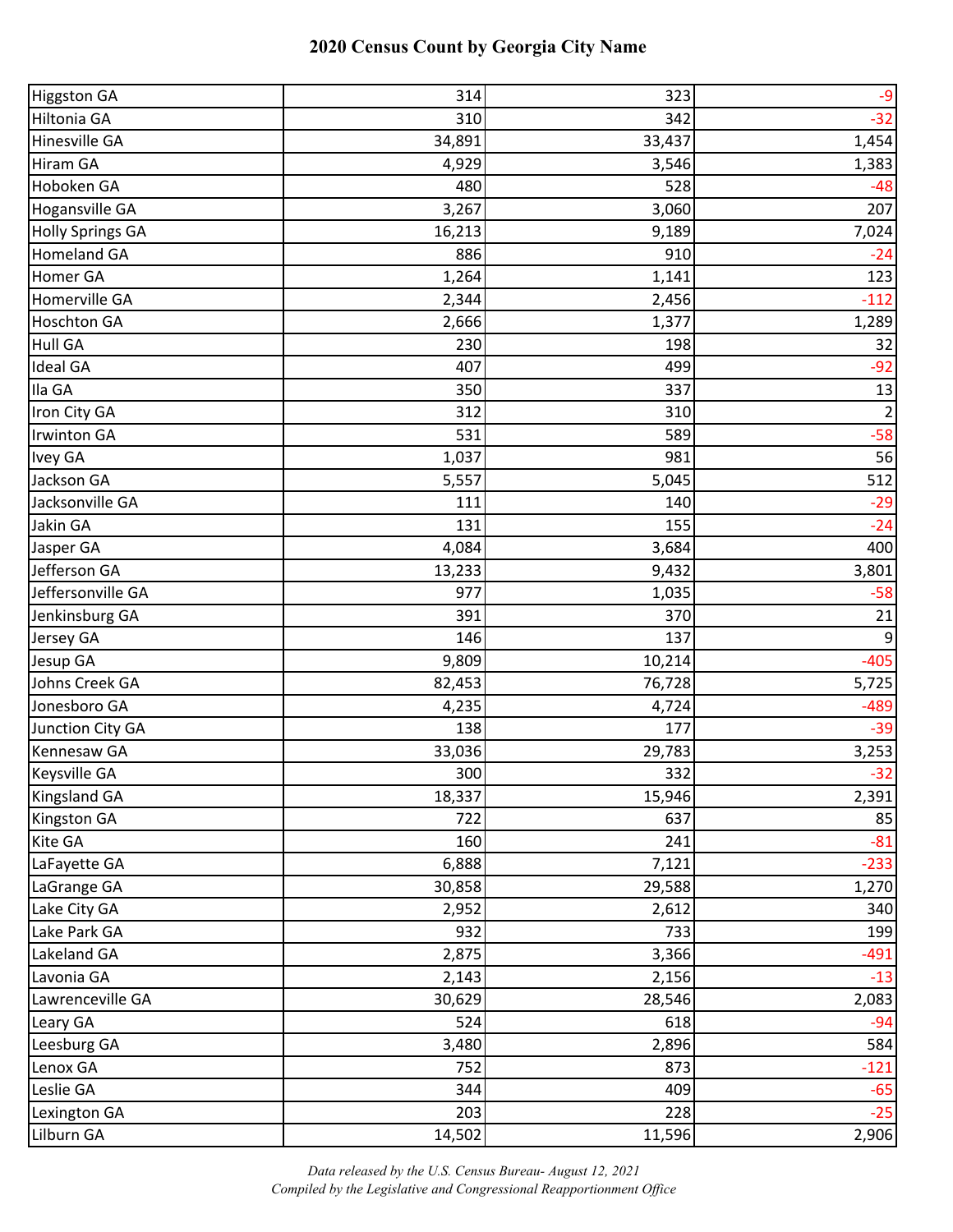| Lilly GA             | 129     | 213                          | $-84$    |
|----------------------|---------|------------------------------|----------|
| Lincolnton GA        | 1,480   | 1,566                        | $-86$    |
| Lithonia GA          | 2,662   | 1,924                        | 738      |
| Locust Grove GA      | 8,947   | 5,402                        | 3,545    |
| Loganville GA        | 14,127  | 10,458                       | 3,669    |
| Lone Oak GA          | 114     | 92                           | 22       |
| Lookout Mountain GA  | 1,641   | 1,602                        | 39       |
| Louisville GA        | 2,381   | 2,493                        | $-112$   |
| Lovejoy GA           | 10,122  | 6,422                        | 3,700    |
| Ludowici GA          | 1,590   | 1,703                        | $-113$   |
| Lula GA              | 2,822   | 2,758                        | 64       |
| Lumber City GA       | 967     | 1,328                        | $-361$   |
| Lumpkin GA           | 891     | 2,741                        | $-1,850$ |
| Luthersville GA      | 776     | 874                          | $-98$    |
| Lyerly GA            | 454     | 540                          | $-86$    |
| Lyons GA             | 4,239   | 4,367                        | $-128$   |
| Macon-Bibb County GA | 157,346 | (before consolidation) 91351 | n/a      |
| <b>Madison GA</b>    | 4,447   | 3,979                        | 468      |
| Manassas GA          | 59      | 94                           | $-35$    |
| Manchester GA        | 3,584   | 4,230                        | $-646$   |
| Mansfield GA         | 442     | 410                          | 32       |
| Marietta GA          | 60,972  | 56,579                       | 4,393    |
| Marshallville GA     | 1,048   | 1,448                        | $-400$   |
| <b>Martin GA</b>     | 336     | 381                          | $-45$    |
| Maxeys GA            | 198     | 224                          | $-26$    |
| Maysville GA         | 1,867   | 1,798                        | 69       |
| McCaysville GA       | 1,149   | 1,056                        | 93       |
| McDonough GA         | 29,051  | 22,084                       | 6,967    |
| McIntyre GA          | 575     | 650                          | $-75$    |
| McRae-Helena GA      | 6,253   | (McRae alone) 5740           | n/a      |
| Meansville GA        | 266     | 182                          | 84       |
| Meigs GA             | 928     | 1,035                        | $-107$   |
| Menlo GA             | 480     | 474                          | 6        |
| Metter GA            | 4,004   | 4,130                        | $-126$   |
| Midville GA          | 385     | 269                          | 116      |
| Midway GA            | 2,141   | 2,121                        | 20       |
| Milan GA             | 613     | 700                          | $-87$    |
| Milledgeville GA     | 17,070  | 17,715                       | $-645$   |
| Millen GA            | 2,966   | 3,120                        | $-154$   |
| Milner GA            | 772     | 610                          | 162      |
| <b>Milton GA</b>     | 41,296  | 32,661                       | 8,635    |
| Mitchell GA          | 153     | 199                          | $-46$    |
| Molena GA            | 392     | 368                          | 24       |
| Monroe GA            | 14,928  | 13,234                       | 1,694    |
| Montezuma GA         | 3,047   | 3,460                        | $-413$   |
| Monticello GA        | 2,541   | 2,657                        | $-116$   |
| Montrose GA          | 203     | 215                          | $-12$    |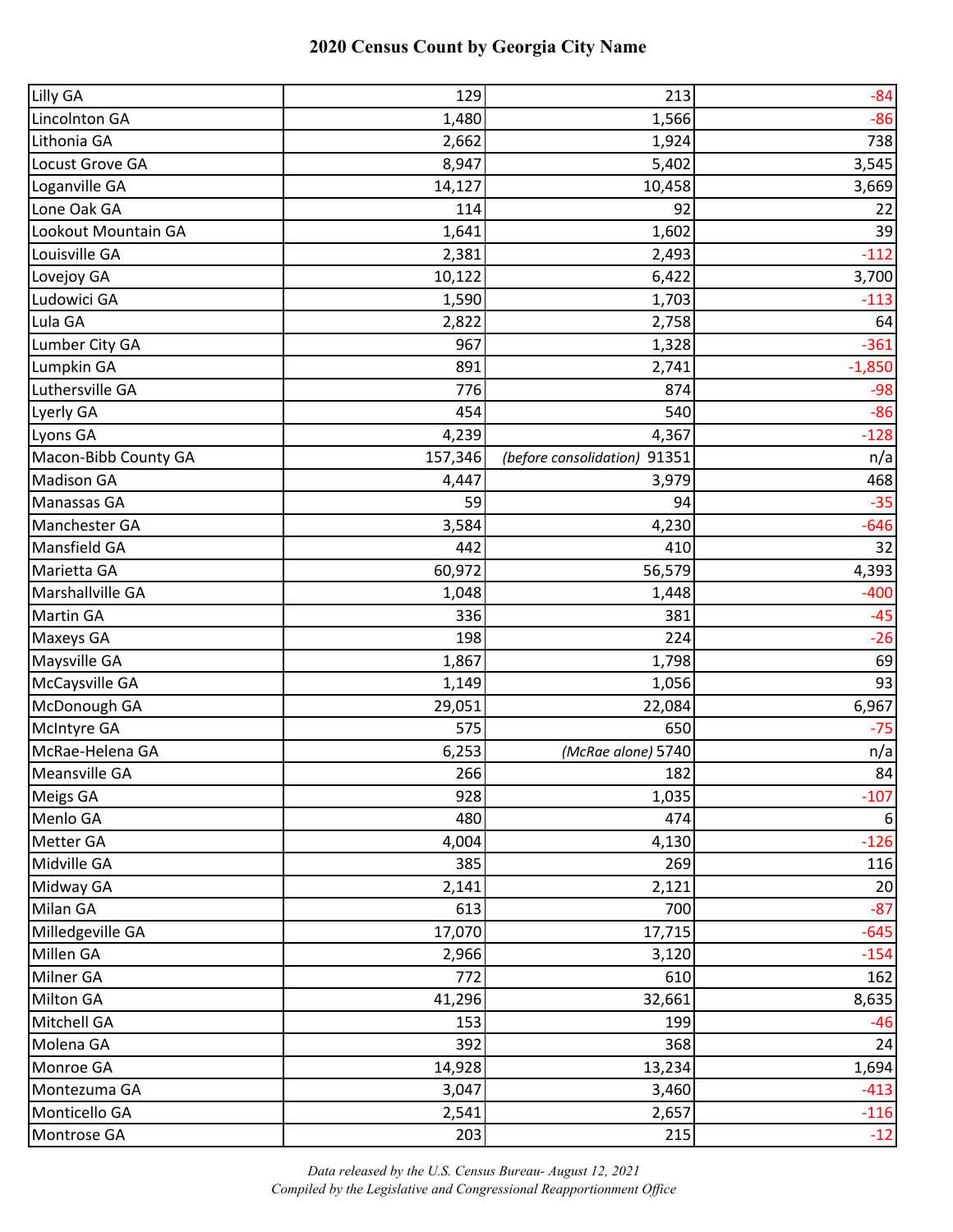| Moreland GA          | 382    | 399                  | $-17$  |
|----------------------|--------|----------------------|--------|
| Morgan GA            | 1,741  | 240                  | 1,501  |
| <b>Morganton GA</b>  | 285    | 303                  | $-18$  |
| Morrow GA            | 6,569  | 6,445                | 124    |
| Morven GA            | 506    | 565                  | $-59$  |
| Moultrie GA          | 14,638 | 14,268               | 370    |
| Mount Airy GA        | 1,391  | 1,284                | 107    |
| Mount Vernon GA      | 1,990  | 2,451                | $-461$ |
| Mount Zion GA        | 1,766  | 1,696                | 70     |
| Mountain City GA     | 904    | 1,088                | $-184$ |
| Mountain Park GA     | 583    | 547                  | 36     |
| Nahunta GA           | 1,013  | 1,053                | $-40$  |
| Nashville GA         | 4,947  | 4,939                | 8      |
| Nelson GA            | 1,145  | 1,314                | $-169$ |
| Newborn GA           | 676    | 696                  | $-20$  |
| Newington GA         | 290    | 274                  | 16     |
| Newnan GA            | 42,549 | 33,039               | 9,510  |
| <b>Newton GA</b>     | 602    | 654                  | $-52$  |
| <b>Nicholls GA</b>   | 3,147  | 2,798                | 349    |
| Nicholson GA         | 1,808  | 1,696                | 112    |
| Norcross GA          | 17,209 | 9,116                | 8,093  |
| Norman Park GA       | 963    | 972                  | -9     |
| North High Shoals GA | 552    | 652                  | $-100$ |
| Norwood GA           | 202    | 239                  | $-37$  |
| Nunez GA             | 134    | 147                  | $-13$  |
| Oak Park GA          | 512    | 484                  | 28     |
| Oakwood GA           | 4,822  | 3,970                | 852    |
| Ochlocknee GA        | 672    | 676                  | $-4$   |
| Ocilla GA            | 3,498  | 3,414                | 84     |
| Oconee GA            | 197    | 252                  | $-55$  |
| Odum GA              | 463    | 504                  | $-41$  |
| Offerman GA          | 450    | 441                  | 9      |
| Oglethorpe GA        | 995    | 1,328                | $-333$ |
| Oliver GA            | 210    | 239                  | $-29$  |
| Omega GA             | 1,318  | 1,221                | 97     |
| Orchard Hill GA      | 219    | 209                  | 10     |
| Oxford GA            | 2,308  | 2,134                | 174    |
| Palmetto GA          | 5,071  | 4,488                | 583    |
| Parrott GA           | 120    | 158                  | $-38$  |
| Patterson GA         | 749    | 730                  | 19     |
| Pavo GA              | 622    | 627                  | $-5$   |
| Peachtree City GA    | 38,244 | 34,364               | 3,880  |
| Peachtree Corners GA | 42,243 | not yet incorporated | n/a    |
| Pearson GA           | 1,821  | 2,117                | $-296$ |
| Pelham GA            | 3,507  | 3,898                | $-391$ |
| Pembroke GA          | 2,513  | 2,196                | 317    |
| Pendergrass GA       | 1,692  | 422                  | 1,270  |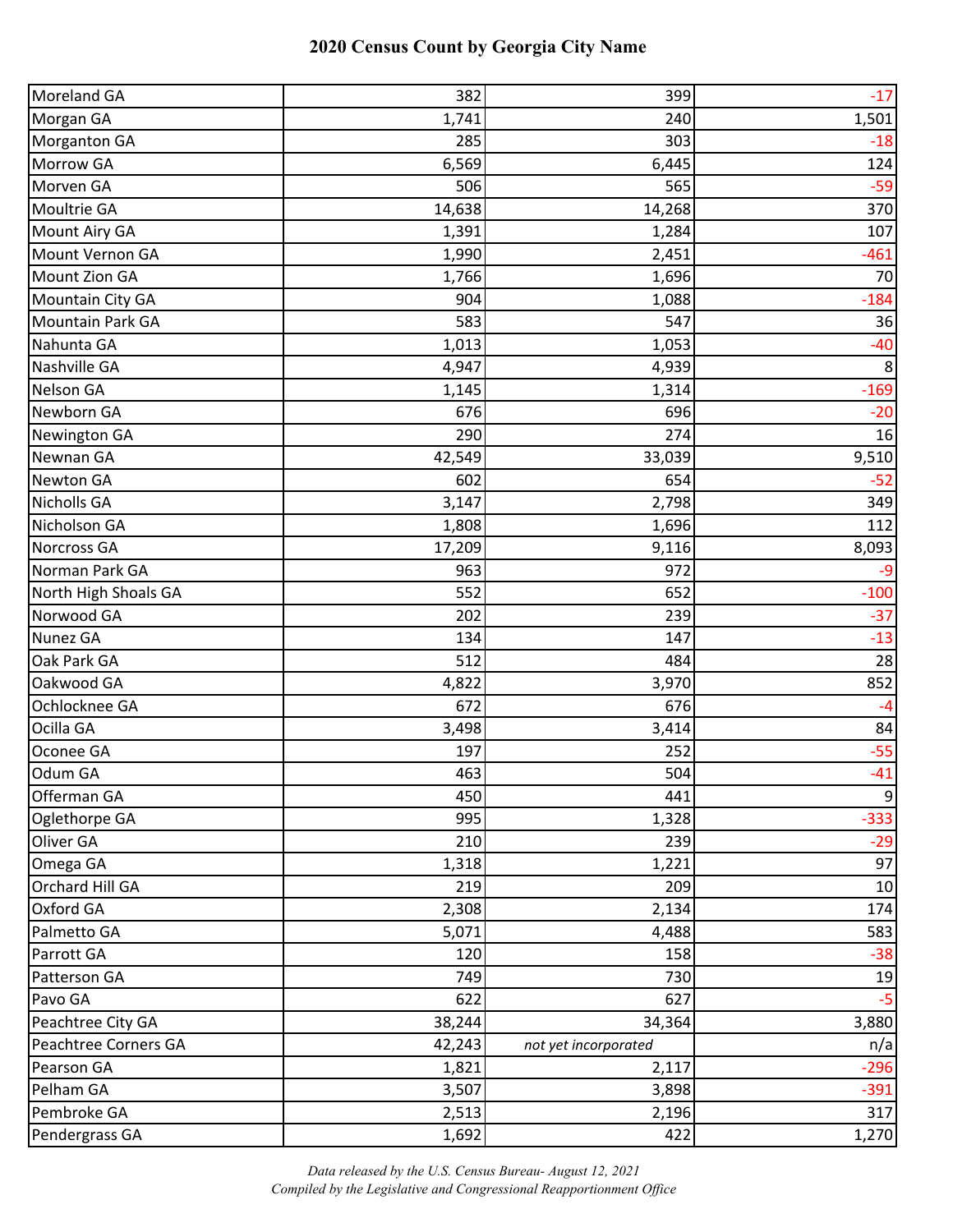| Perry GA           | 20,624                   | 13,839 | 6,785    |
|--------------------|--------------------------|--------|----------|
| Pine Lake GA       | 752                      | 730    | 22       |
| Pine Mountain GA   | 1,216                    | 1,304  | $-88$    |
| Pinehurst GA       | 309                      | 455    | $-146$   |
| <b>Pineview GA</b> | 454                      | 523    | $-69$    |
| Pitts GA           | 252                      | 320    | $-68$    |
| Plains GA          | 573                      | 776    | $-203$   |
| Plainville GA      | 356                      | 313    | 43       |
| Pooler GA          | 25,711                   | 19,140 | 6,571    |
| Port Wentworth GA  | 10,878                   | 5,359  | 5,519    |
| Portal GA          | 638                      | 638    | 0        |
| Porterdale GA      | 1,799                    | 1,429  | 370      |
| Poulan GA          | 760                      | 851    | $-91$    |
| Powder Springs GA  | 16,887                   | 13,940 | 2,947    |
| Pulaski GA         | 211                      | 266    | $-55$    |
| Quitman GA         | 4,064                    | 3,850  | 214      |
| Ranger GA          | 107                      | 131    | $-24$    |
| Ray City GA        | 956                      | 1,090  | $-134$   |
| Rayle GA           | 158                      | 199    | $-41$    |
| Rebecca GA         | 208                      | 187    | 21       |
| Register GA        | 157                      | 175    | $-18$    |
| Reidsville GA      | 2,515                    | 4,944  | $-2,429$ |
| <b>Remerton GA</b> | 1,334                    | 1,123  | 211      |
| <b>Rentz GA</b>    | 312                      | 295    | 17       |
| Resaca GA          | 1,142                    | 544    | 598      |
| Rest Haven GA      | 45                       | 62     | $-17$    |
| Reynolds GA        | 926                      | 1,086  | $-160$   |
| <b>Rhine GA</b>    | 295                      | 394    | $-99$    |
| Riceboro GA        | 615                      | 809    | $-194$   |
| <b>Richland GA</b> | 1,370                    | 1,473  | $-103$   |
| Richmond Hill GA   | 16,633                   | 9,281  | 7,352    |
| Riddleville GA     | 80                       | 96     | $-16$    |
| Rincon GA          | 10,934                   | 8,836  | 2,098    |
| Ringgold GA        | 3,414                    | 3,580  | $-166$   |
| Riverdale GA       | 15,129                   | 15,134 | $-5$     |
| Riverside GA       | city surrendered charter | 35     | n/a      |
| Roberta GA         | 813                      | 1,007  | $-194$   |
| Rochelle GA        | 1,167                    | 1,174  | $-7$     |
| Rockmart GA        | 4,732                    | 4,199  | 533      |
| Rocky Ford GA      | 167                      | 144    | 23       |
| Rome GA            | 37,713                   | 36,303 | 1,410    |
| Roopville GA       | 231                      | 218    | 13       |
| Rossville GA       | 3,980                    | 4,105  | $-125$   |
| Roswell GA         | 92,833                   | 88,346 | 4,487    |
| <b>Royston GA</b>  | 2,649                    | 2,582  | 67       |
| Rutledge GA        | 871                      | 781    | 90       |
| Sale City GA       | 354                      | 380    | $-26$    |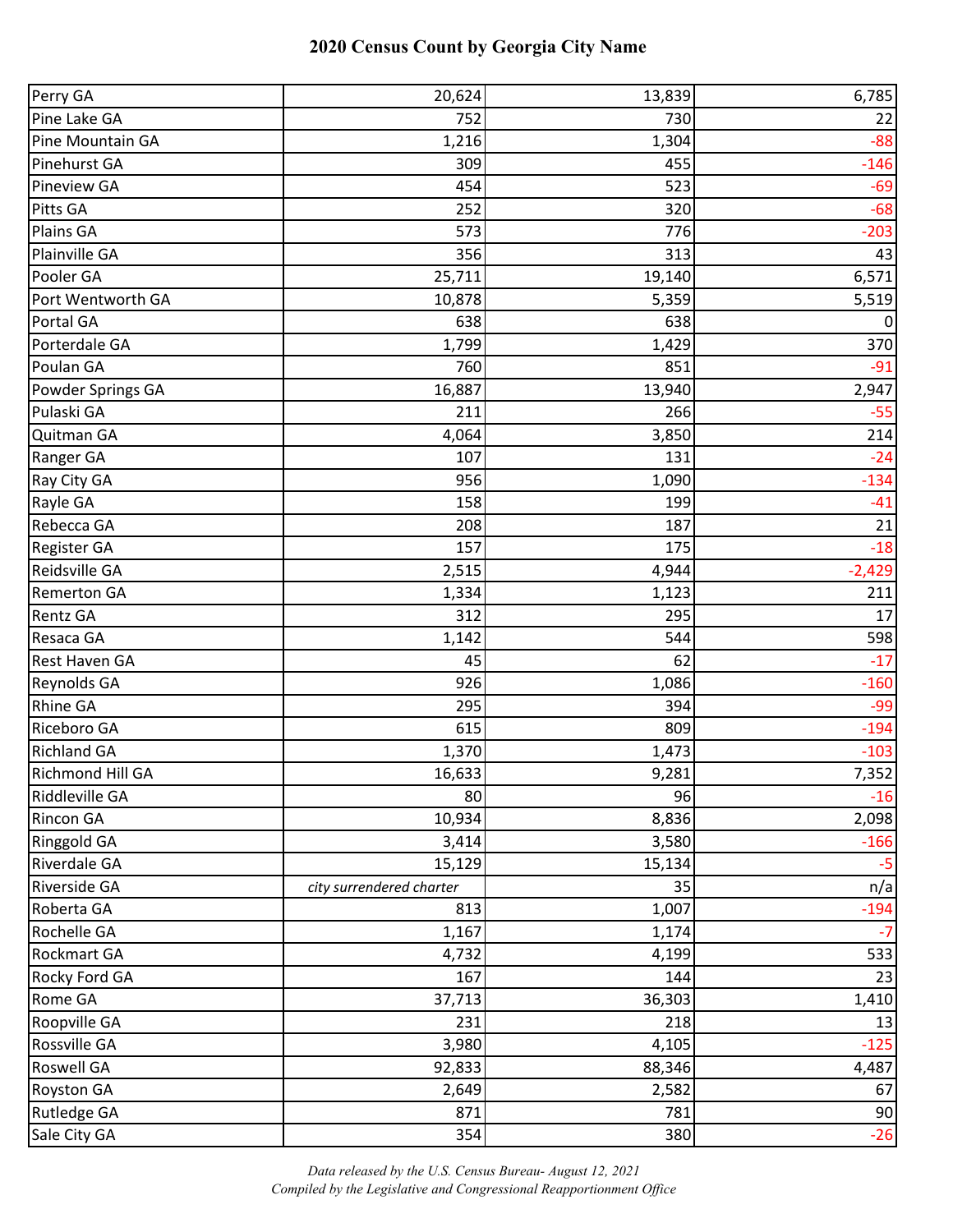| Sandersville GA          | 5,813   | 5,912                | $-99$  |
|--------------------------|---------|----------------------|--------|
| <b>Sandy Springs GA</b>  | 108,080 | 93,853               | 14,227 |
| Santa Claus GA           | 204     | 165                  | 39     |
| Sardis GA                | 995     | 999                  | $-4$   |
| Sasser GA                | 287     | 279                  | 8      |
| Savannah GA              | 147,780 | 136,286              | 11,494 |
| <b>Scotland GA</b>       | 173     | 366                  | $-193$ |
| Screven GA               | 769     | 766                  | 3      |
| Senoia GA                | 5,016   | 3,307                | 1,709  |
| Shady Dale GA            | 252     | 249                  | 3      |
| Sharon GA                | 104     | 140                  | $-36$  |
| Sharpsburg GA            | 327     | 341                  | $-14$  |
| Shellman GA              | 861     | 1,083                | $-222$ |
| Shiloh GA                | 402     | 445                  | $-43$  |
| Siloam GA                | 194     | 282                  | $-88$  |
| Sky Valley GA            | 482     | 272                  | 210    |
| Smithville GA            | 593     | 575                  | 18     |
| Smyrna GA                | 55,663  | 51,271               | 4,392  |
| Snellville GA            | 20,573  | 18,242               | 2,331  |
| Social Circle GA         | 4,974   | 4,262                | 712    |
| Soperton GA              | 2,889   | 3,115                | $-226$ |
| South Fulton GA          | 107,436 | not yet incorporated | n/a    |
| Sparks GA                | 2,043   | 2,052                | $-9$   |
| Sparta GA                | 1,357   | 1,400                | $-43$  |
| Springfield GA           | 2,703   | 2,852                | $-149$ |
| St. Marys GA             | 18,256  | 17,121               | 1,135  |
| <b>Stapleton GA</b>      | 402     | 438                  | $-36$  |
| Statesboro GA            | 33,438  | 28,422               | 5,016  |
| <b>Statham GA</b>        | 2,813   | 2,408                | 405    |
| Stillmore GA             | 439     | 532                  | $-93$  |
| Stockbridge GA           | 28,973  | 25,636               | 3,337  |
| <b>Stone Mountain GA</b> | 6,703   | 5,802                | 901    |
| <b>Stonecrest GA</b>     | 59,194  | not yet incorporated | n/a    |
| Sugar Hill GA            | 25,076  | 18,522               | 6,554  |
| Summertown GA            | 121     | 160                  | $-39$  |
| Summerville GA           | 4,435   | 4,534                | $-99$  |
| Sumner GA                | 445     | 427                  | 18     |
| Sunny Side GA            | 203     | 134                  | 69     |
| <b>Surrency GA</b>       | 194     | 201                  | $-7$   |
| Suwanee GA               | 20,786  | 15,355               | 5,431  |
| Swainsboro GA            | 7,425   | 7,277                | 148    |
| Sycamore GA              | 692     | 711                  | $-19$  |
| Sylvania GA              | 2,634   | 2,956                | $-322$ |
| Sylvester GA             | 5,644   | 6,188                | $-544$ |
| <b>Talbotton GA</b>      | 742     | 970                  | $-228$ |
| <b>Talking Rock GA</b>   | 91      | 64                   | 27     |
| Tallapoosa GA            | 3,227   | 3,170                | 57     |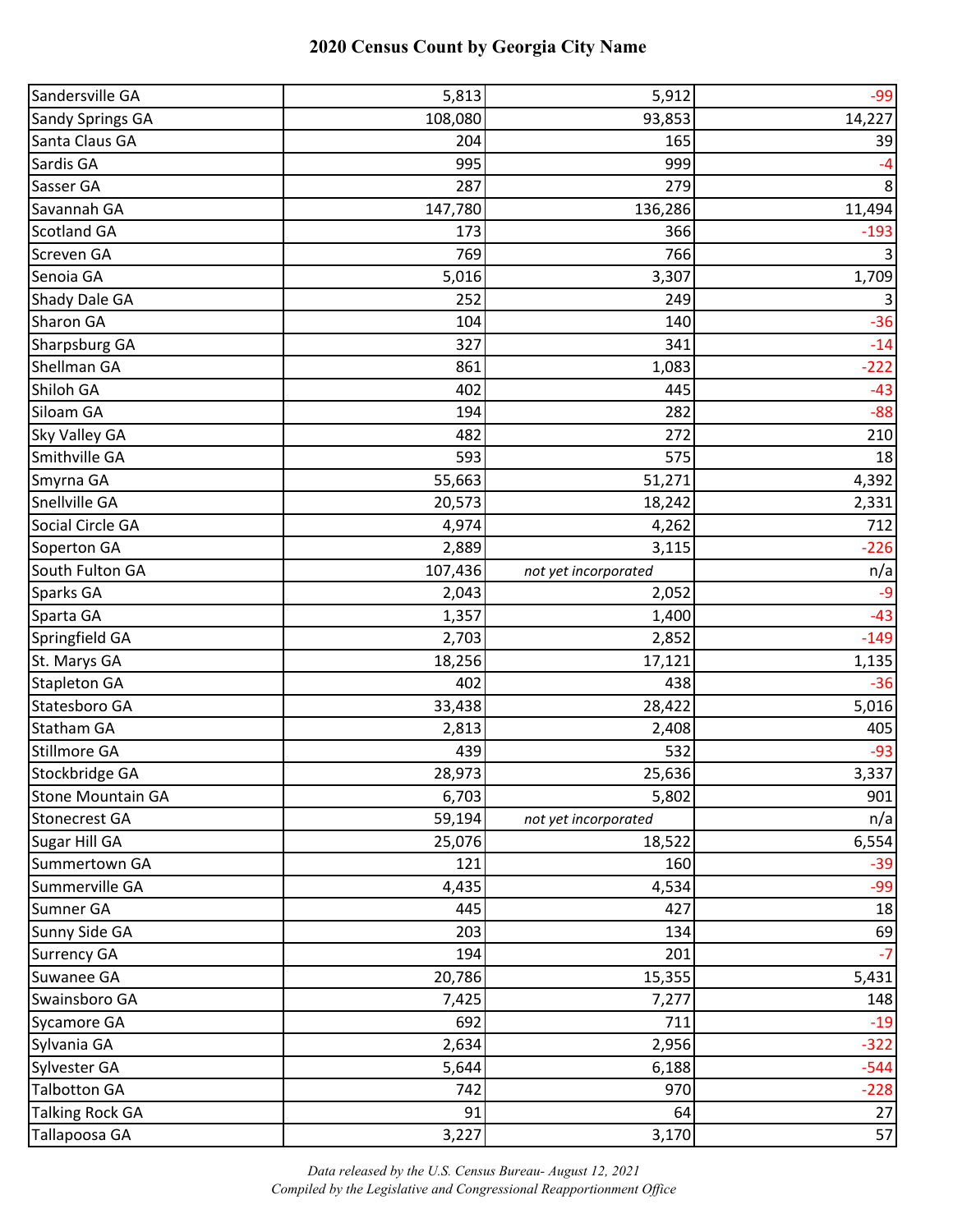| <b>Tallulah Falls GA</b> | 199    | 168                  | 31       |
|--------------------------|--------|----------------------|----------|
| Talmo GA                 | 257    | 180                  | 77       |
| Tarrytown GA             | 66     | 87                   | $-21$    |
| <b>Taylorsville GA</b>   | 252    | 210                  | 42       |
| Temple GA                | 5,089  | 4,228                | 861      |
| <b>Tennille GA</b>       | 1,469  | 1,539                | $-70$    |
| <b>Thomaston GA</b>      | 9,816  | 9,170                | 646      |
| Thomasville GA           | 18,881 | 18,413               | 468      |
| <b>Thomson GA</b>        | 6,814  | 6,778                | 36       |
| Thunderbolt GA           | 2,556  | 2,668                | $-112$   |
| <b>Tifton GA</b>         | 17,045 | 16,350               | 695      |
| <b>Tiger GA</b>          | 422    | 408                  | 14       |
| <b>Tignall GA</b>        | 485    | 546                  | $-61$    |
| <b>Toccoa GA</b>         | 9,133  | 8,491                | 642      |
| Toomsboro GA             | 383    | 472                  | $-89$    |
| <b>Trenton GA</b>        | 2,195  | 2,301                | $-106$   |
| <b>Trion GA</b>          | 1,960  | 1,827                | 133      |
| <b>Tucker GA</b>         | 37,005 | not yet incorporated | n/a      |
| <b>Tunnel Hill GA</b>    | 963    | 856                  | 107      |
| <b>Turin GA</b>          | 347    | 274                  | 73       |
| Twin City GA             | 1,642  | 1,742                | $-100$   |
| Ty Ty GA                 | 641    | 725                  | $-84$    |
| Tybee Island GA          | 3,114  | 2,990                | 124      |
| <b>Tyrone GA</b>         | 7,658  | 6,879                | 779      |
| Unadilla GA              | 3,118  | 3,796                | $-678$   |
| <b>Union City GA</b>     | 26,830 | 19,456               | 7,374    |
| <b>Union Point GA</b>    | 1,597  | 1,617                | $-20$    |
| Uvalda GA                | 439    | 598                  | $-159$   |
| Valdosta GA              | 55,378 | 54,518               | 860      |
| Varnell GA               | 2,179  | 1,744                | 435      |
| Vernonburg GA            | 139    | 122                  | 17       |
| Vidalia GA               | 10,785 | 10,473               | 312      |
| Vidette GA               | 103    | 112                  | $-9$     |
| Vienna GA                | 2,928  | 4,011                | $-1,083$ |
| Villa Rica GA            | 16,970 | 13,956               | 3,014    |
| Waco GA                  | 536    | 516                  | 20       |
| <b>Wadley GA</b>         | 1,643  | 2,061                | $-418$   |
| Waleska GA               | 921    | 644                  | 277      |
| Walnut Grove GA          | 1,322  | 1,330                | -8       |
| Walthourville GA         | 3,680  | 4,111                | $-431$   |
| Warm Springs GA          | 465    | 425                  | 40       |
| Warner Robins GA         | 80,308 | 66,588               | 13,720   |
| <b>Warrenton GA</b>      | 1,744  | 1,937                | $-193$   |
| <b>Warwick GA</b>        | 504    | 423                  | 81       |
| <b>Washington GA</b>     | 3,754  | 4,134                | $-380$   |
| Watkinsville GA          | 2,896  | 2,832                | 64       |
| Waverly Hall GA          | 638    | 735                  | $-97$    |